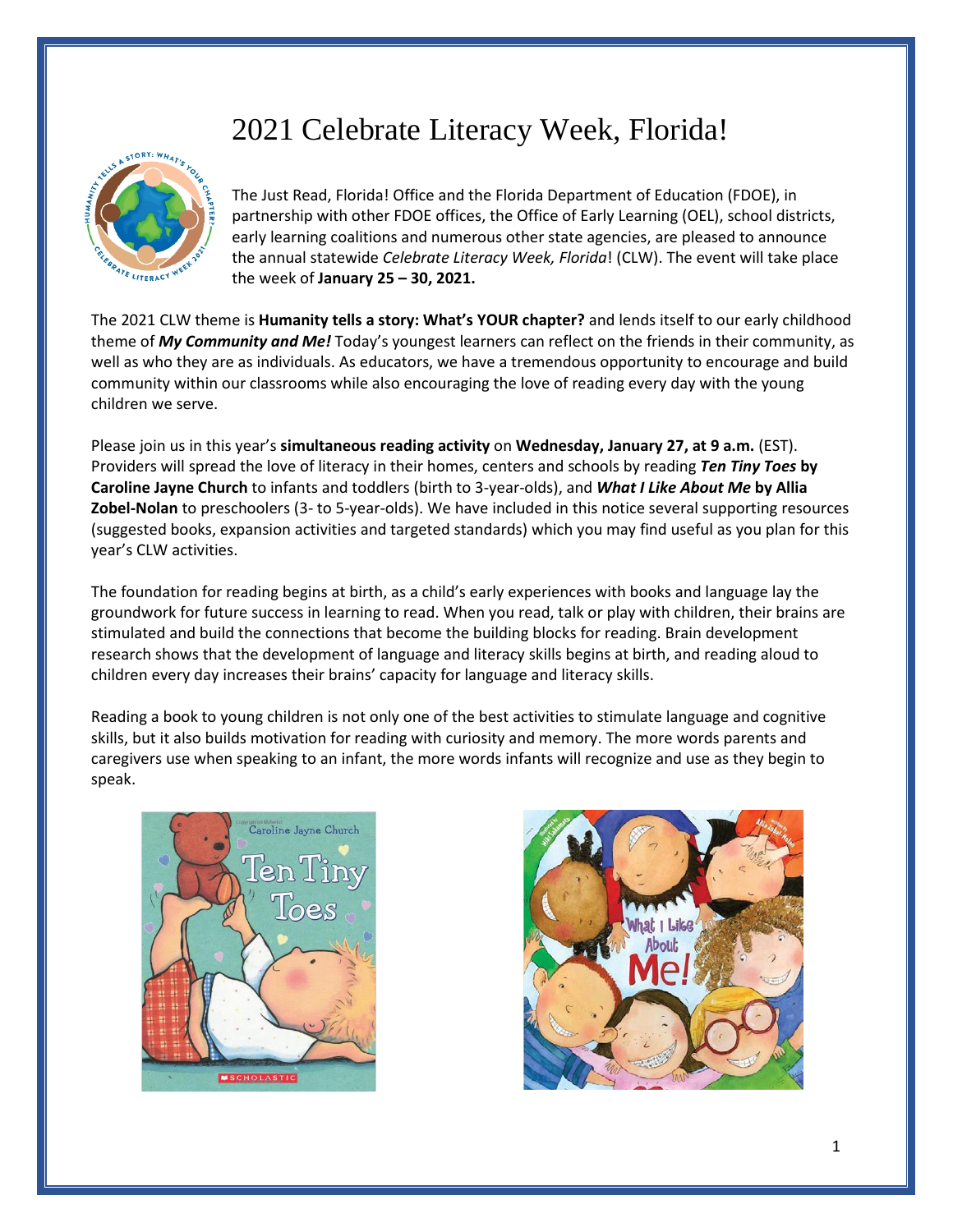# **Expansion Activities for** *Ten Tiny Toes* **by Caroline Jayne Church Infant/Toddler (Birth to 3-year-olds)**

Following the simultaneous reading, teachers may want to provide one or more of these activities for the children in their class.

# **Activity: Diapering Experience**

Young infants experience and learn about their world through participating in daily routines. A simple daily routine such as diapering can expose children to every developmental domain! Create a diapering routine around a favorite book, such as *Ten Tiny Toes*. As you are carrying the infant to the diapering station, recite the story in the book. As you are changing the diaper, smile and point to baby's body parts and repeat the words, "Mouth, ears, eyes, nose, arms, belly, legs and ten tiny toes." When diapering is complete, say "touch your belly, laugh and giggle!" Over time, babies will begin to identify their body parts, as well as anticipate an enjoyable interaction with their caregiver.

## **Standards:**

- **Physical Development**  Exhibits body awareness and starts to moveintentionally.
- **Approaches to Learning**  Attends to sights, sounds and people for brief and increasing periods of time and tries to produce interesting and pleasurable outcomes.
- **Social and Emotional Development**  Experiences and develops secure relationship with primary caregiver; begins to respond positively to familiar rituals and routines initiated by familiaradult.
- **Language and Literacy**  Responds to gestures of adults; begins to look at familiar people, objects, or animals when they are named; shows enjoyment of the sounds and rhythm of language.
- **Mathematical Thinking**  Attends to objects in play, such as reaching or looking for more than one object.
- **Scientific Inquiry** Shows curiosity about own body structure.
- **Social Studies** Begins to explore characteristics of self.
- **Creative Expression Through the Arts**  Uses movement to show increasing body awareness in response to own environment.

# **Activity –Body Parts**

Using the book *Ten Tiny Toes* as a reference*,* a child may explore various body parts with the help of his teddy bear. Use a teddy bear to gently point out the infant's corresponding body parts as you read the book. Invite a toddler to find the bear's mouth, ears, eyes, nose, belly, arms, legs and toes as you read. The child may enjoy moving the bear or his own body along with the motions in the book. Take this opportunity to introduce the words giggle, wiggle, and bend.

#### **Standards:**

- **Physical Development**  Demonstrates use of large muscles for movement, position, strength and coordination
- **Social and Emotional Development**  Develops positive relationships with adults; develops sense of identity and belonging through play.
- **Language and Literacy**  Shows an understanding of words and their meanings (receptive); shows motivation for and appreciation of reading.
- **Scientific Inquiry**  Demonstrates knowledge related to living things and theirenvironments.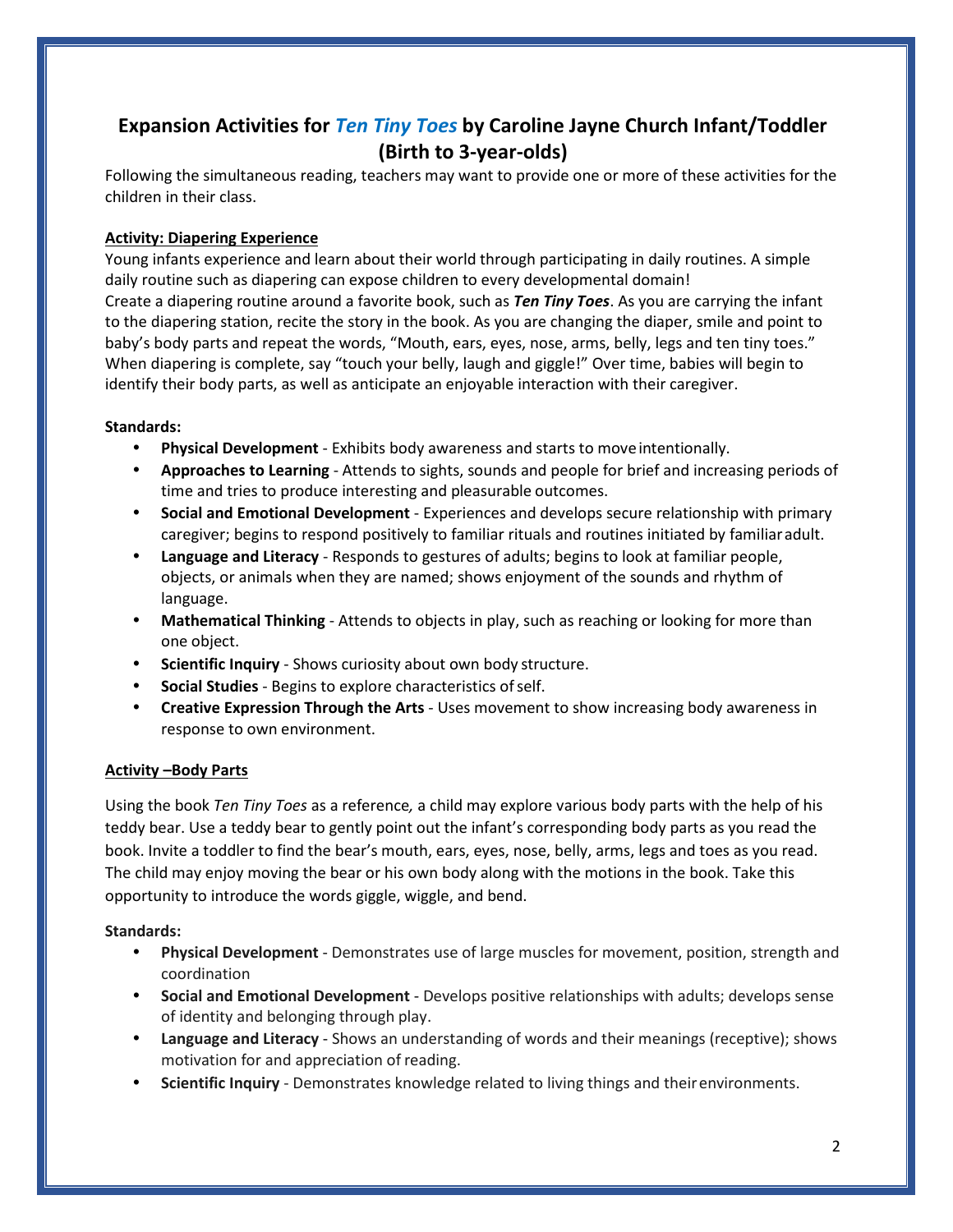#### **Activity: Color the Body Part**

Have the child lie down on a large sheet of paper and trace around their body with a watercolor marker or crayon. Ask the child to color or paint different parts of their "paper" body. Use the body parts from the story *Ten Tiny Toes*. Ask them to color their hands green or their feet blue. Have items such as hats, socks, shirts and pants for the child to place on the appropriate body part. Ask the child to put the hat on the head, the socks on the feet, etc.

# **Standards:**

• **Language and Literacy** - Shows an understanding of words and their meanings (receptive); uses increased vocabulary to describe objects, actions and events(expressive).

## **Activity: Lather Up**

Use playtime to review body parts identified in the book (*mouth, ears, eyes, nose, etc*.). Give the child a doll to hold. Then, use a soft washcloth and pretend to wash the doll. Say, "Oh no, the doll is dirty. We need to wash her face." Pretend to wash the doll's face with the washcloth. Then say, "Oh no, the doll has dirty hands. Can you wash the doll's hands?" Give the child the washcloth and let them wash the doll's hands. Have the child wash the doll's body parts that were named in the story *Ten Tiny Toes*. Then ask the child to pretend to wash their own nose, hands, feet, knees and other body parts.

## **Standards:**

- **Physical Development**  Responds to andinitiates care routines that support personal hygiene.
- **Scientific Inquiry**  Uses senses to explore and understand their social and physical environment; begins to identify some sense organs.

#### **Activity: Body Puzzle**

Create cards with photos of the various body parts shown in the story *Ten Tiny Toes*. Place a piece of Velcro or a magnetic strip on the back of each card. As you place the card on a flannel board or metal baking pan, identify the body part, have the children repeat the word and point to the same part on their own body. Older children can find the card with the correct body part and place it on the board themselves. This activity can be introduced at circle time and used during small groups and center time for individual use as appropriate.

#### **Standards:**

• **Language and Literacy** - Shows an understanding of words and their meanings (receptive); uses increased vocabulary to describe objects, actions and events (expressive).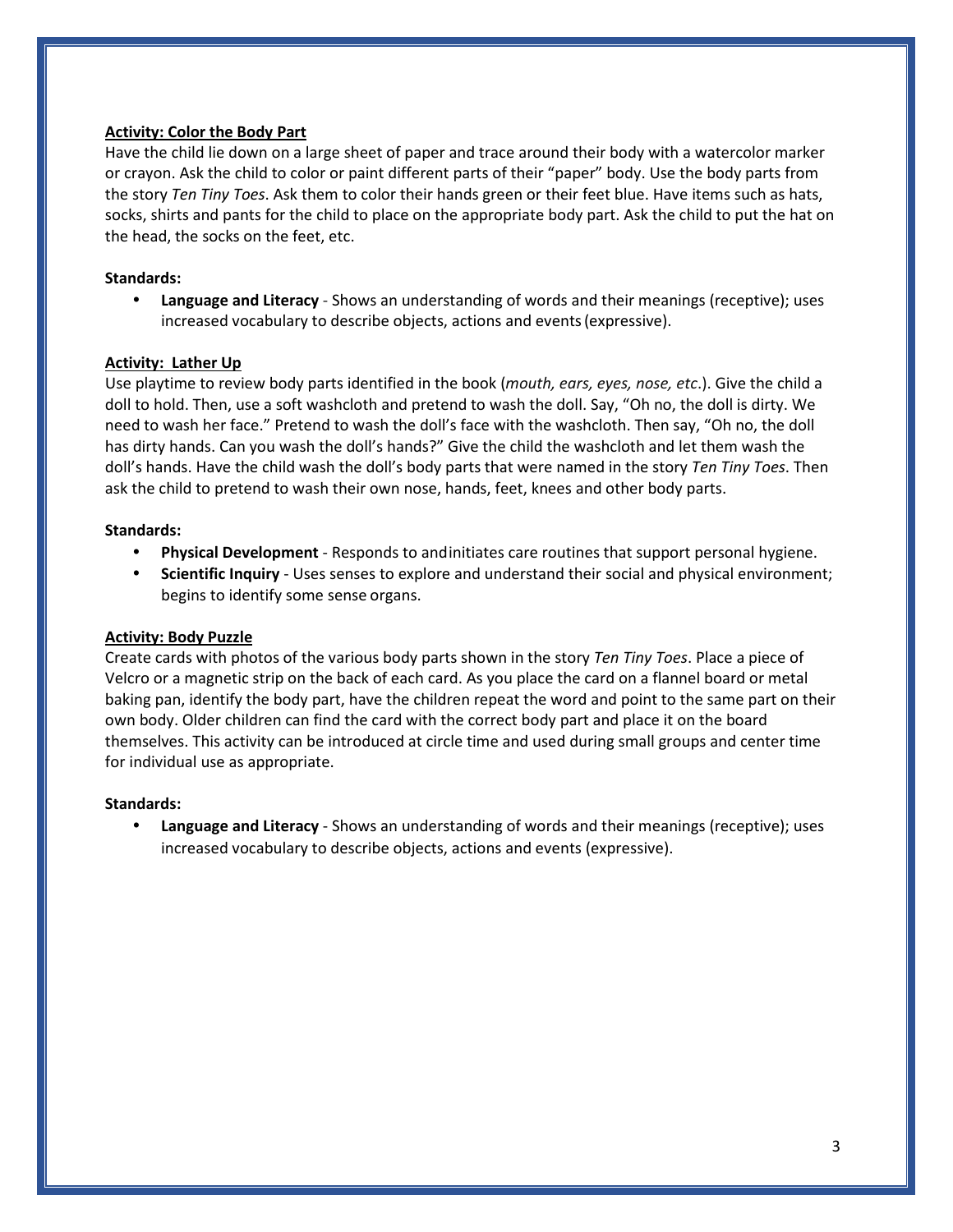# **Expansion Activities for** *What I Like About Me* **by Allia Zobel-Nolan Preschool (3- to 5-year-olds)**

#### **Activity: Find the Rhyming Words**

Children will identify the rhyming words on each page in the book *What I Like About Me!* when read aloud.



**Rhyming word guide**  Page 1 great/straight Page.2 misty/twisty Page 3 ball/tall Page 4 fun/one Page 5 giggle/wiggle Page 6 teachers/features Page 7 white/bright Page 8 distinguished/English Page 9 spot/hot Page 10 eight/great Page 11 petite/feet Page 12 great/celebrate

**Standards: Language and Literacy** - Listens and matches rhyming, volume**,** and pitch of rhymes, songs, and chants.

#### **Activity: Paper Plate & Self Portrait**

Provide children with a variety of paper plate sizes. Have each child pick out the materials they would like to use before actually creating their self-portraits. The activity can be done during free choice or small groups. Using the mirror, they look at their eyes, nose, mouth, ears and hair and talk about which materials would best reflect their features. The children can count how many eyes and ears they have on their plate. Have fun with this activity, and remember it's about self-expression.



**Supplies:** Paper plates, tissue paper, yarn, crayons or markers, construction paper, pom-poms, buttons, popsicle sticks, pipe cleaners, googly eyes, safety scissors, glue, fabric

#### **Standards:**

- **Physical Development**  Demonstrates increasing precision, strength, coordination, and efficiency when using hand muscles for play and functional tasks.
- **Approaches to Learning**  Approaches daily activities with creativity and inventiveness.
- **Social and Emotional Development**  Develops sense of self-awareness andindependence.
- **Language and Literacy**  Uses increased vocabulary to describe objects, actions and events (expressive).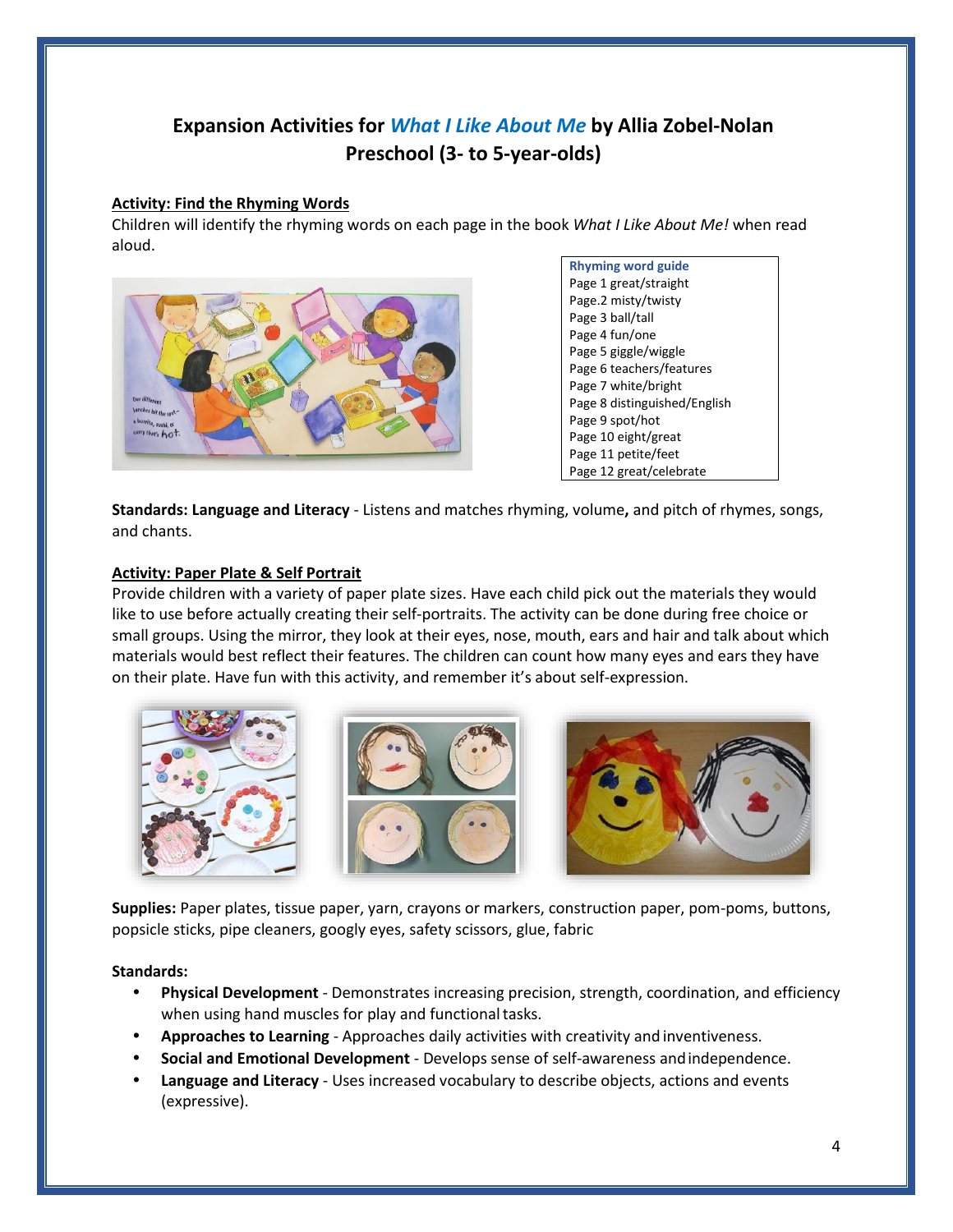- **Mathematical Thinking**  Immediately recognizes without counting the number of objects in a set of four objects.
- **Scientific Inquiry**  Uses senses to explore and understand their social and physicalenvironment.
- **Social Studies**  Identifies characteristics of self as an individual. Identifies the ways self is similar to and different from peers and others.
- **Creative Expression Through the Arts**  Uses imagination and creativity to express self with intention using a variety of open-ended, process-oriented, and diverse art materials. Uses appropriate art vocabulary to describe own art creations and those of others.

#### **Activity: "All About Me" Mirror**

The children will create an "All About Me" mirror and describe their individual facial features and characteristics. For example, "I see two brown eyes." First, the children will draw a mirror shape on card stock and cut it out. They will then cut out a circle or oval shape from tin foil paper and glue it onto the cardstock. The children can decorate around the mirror using various art materials.

**Example Materials:** Safety scissors, tin foil, glue sticks, large tongue depressors, two different color cardstock paper (thick), crayons and pencils



#### **Standards:**

- **Physical Development**  Demonstrates increasing precision, strength, coordination and efficiency when using hand muscles for play and functional tasks.
- **Approaches to Learning**  Approaches daily activities with creativity and inventiveness. Social and Emotional Development - Develops sense of self-awareness and independence. Language and Literacy - Uses increased vocabulary to describe objects, actions and events (expressive).
- **Mathematical Thinking**  Creates two-dimensional shapes using other shapes (e.g., putting two squares together to make a rectangle).
- **Scientific Inquiry** Uses senses to explore and understand their social and physical environment.
- **Social Studies** Identifies characteristics of self as an individual; identifies the ways self is similar to and different from peers and others.
- **Creative Expression Through the Arts**  Uses imagination and creativity to express self with intention using a variety of open-ended, process- oriented and diverse art materials; uses appropriate art vocabulary to describe own art creations and those of others.